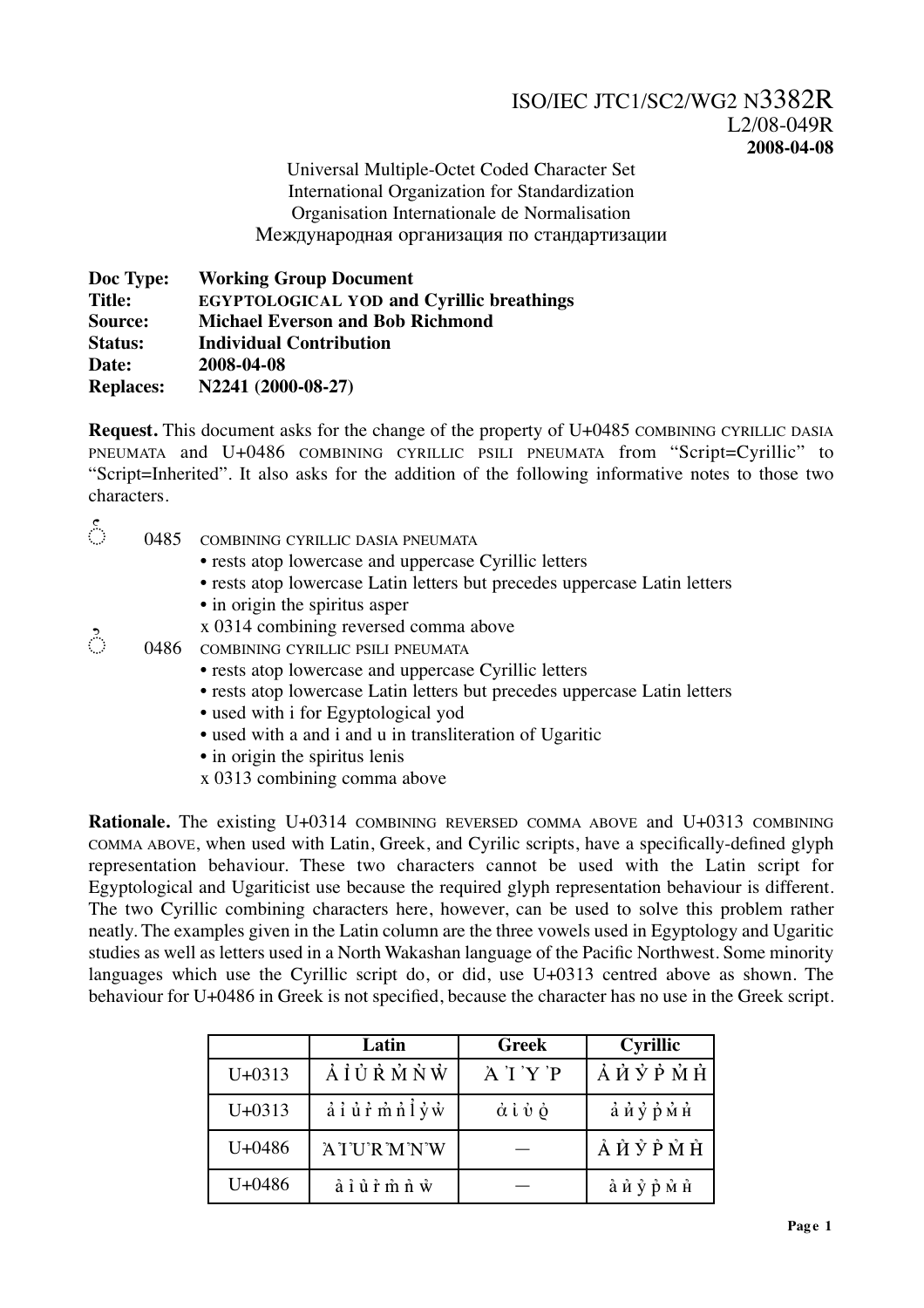**Implementation.** COMBINING CYRILLIC PSILI PNEUMATA can be used already with some software, most notably Microsoft Office (as tested with versions 2003 and 2007). However "Script=Cyrillic" is often interpreted as "only apply the modifier to a Cyrillic base character". Tests on Firefox, Internet Explorer, and Safari revealed this behaviour, in that the modifier is not applied even when a suitable (TrueType) font is specified. WordPerfect and OpenOffice likewise do not allow the modifier to take effect. A change to "Script=Inherited" would state that the modifier should be applied to Latin characters.

## **Bibliography**

Gardiner, Alan. 1966. *Egyptian grammar: being an introduction to the study of hieroglyphs.* 3rd edition. London: Oxford University Press.

Hetzron, Robert, ed. 1997. *The Semitic Languages*. London: Routledge. Ritter, R. M. 2002. *The Oxford guide to style.* Oxford: Oxford University Press. ISBN 0-19-869175-0

## **Examples.**

 $\underline{\text{int}}$  *ini* (W 25) bring, fetch, remove;  $\int_{C} \overline{\text{int}}$ <br>var.  $\int_{1}^{0}$ *inw* gifts, tribute;  $\underline{\text{int}}$   $\underline{\text{int}}$  varr.  $\frac{1}{2}$   $\frac{1}{2}$  'In-hrt (N 31) Onūris, the god of This, N. of Abydus, Gk. 'Ονούρις.

**Figure 1.** Example from Gardiner 1966, showing i with *spiritus lenis* in Tn-hrt and LATIN SMALL LETTER LENIS I in ini and inw.

> Special characters are hamza  $3$  (capital) and  $3$  (lower case) (sometimes approximated in typescript by a 3), and 'ayn ' (capital) and ' (lower case) (sometimes approximated in typescript by a 9),  $\overline{1}$  *i* (aleflenis combined with I and i, often called the 'lenis-i'). The Ancient Egyptian alef and 'ayn are both larger than the corresponding Arabic characters, and have capital and lower-case forms: ' < 3 3 'I i.

**Figure 2.** Example from Ritter 2002, showing three characters used in Egyptology with casing pairs.

The Abecedaries and the Consonantal Alphabet The Abecedaries and the Consonantal Alphabet<br>The order of the alphabet is known from abecedaries and is similar to that of the later Northwest Semitic languages:

UG à b g h d h w z h t y k š l m δ n z s ' p ş q r θ γ t i ù s NWS bg dhwzhtyk lm n s psqršt

The basic consonantal inventory consisted of twenty-seven phonemes; the ori-The basic consonantal inventory consisted of them, seven procedure<br>gin of the last three signs is in dispute. The three 'aleph signs are used to indicate gin of the last three signs is in displace. The lines and property of the lines ( $\frac{1}{2}$ ),  $\frac{1}{2}$  ( $\frac{1}{2}$ ), with  $\frac{1}{2}$ ) used for syllable-final  $\frac{1}{2}$ .

**Figure 3.** Chart from Hetzron 1997 showing Ugaritic vowels with *spiritus lenis*.